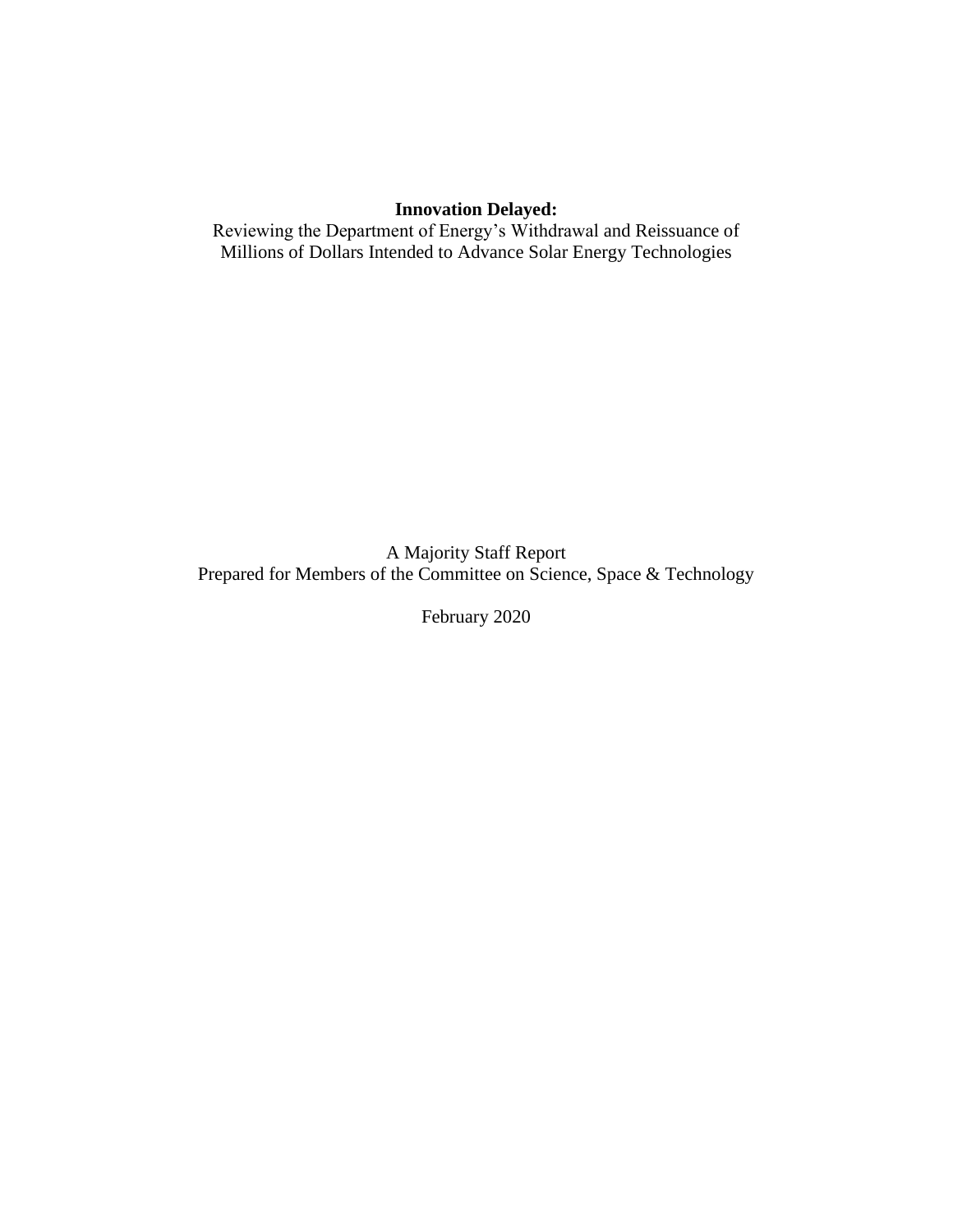## **Background**

The Office of Energy Efficiency & Renewable Energy (EERE) at the Department of Energy (DOE) serves as the leading Federal office for research & development to advance energy efficiency and renewable energy technologies. EERE's Solar Energy Technologies Office (SETO) aims to make solar energy resources in the United States more affordable, accessible, and reliable for Americans. In Fiscal Year (FY) 2020, SETO accounted for \$280 million of EERE's total \$2.848 billion budget.

To drive down the cost of solar electricity and improve the performance of solar technologies, SETO supports high-impact research by investing in innovative projects through Funding Opportunity Announcements (FOA). These FOAs encourage collaborative research partnerships among industries, universities, national laboratories, federal, state, and local governments, and nongovernment organizations.

Applicants to FOAs must go through a highly competitive solicitation process that includes rigorous peer review. After applications undergo review, projects are selected for negotiation to receive DOE funding. Starting in 2018, SETO has issued a large office-wide FOA each year, which accounts for the lion's share of the program's competitively awarded grant funding.

On April 17, 2018, former Secretary Rick Perry announced<sup>1</sup> that the FY18 SETO FOA<sup>2</sup> would fund about 70 awards, each ranging between \$200,000 and \$4.5 million, for a total investment of \$105.5 million.<sup>3</sup> Awards were to be separated into four distinct topics:

- **Topic 1:** Advanced Solar Systems Integration Technologies (ASSIST)
- **Topic 2**: Concentrating Solar Power Research and Development
- **Topic 3: Photovoltaics Research and Development**
- **Topic 4:** Improving and Expanding the Solar Industry through Workforce Initiatives

DOE estimated \$46 million would be awarded under Topic 1 across approximately 14 projects. It is the Committee's understanding that EERE drafted the FY18 SETO FOA between October 2017 and March 2018 in coordination with subject matter experts from DOE's Office of Electricity. Specifically, the FOA was approved by Daniel Simmons (Assistant Secretary for EERE) in November 2017, the Office of Management in January 2018, and EERE Chief of Staff and Acting Deputy Assistant Secretary for Energy Efficiency Alex Fitzsimmons in March 2018.

The milestones outlined in the FOA and other DOE planning documents were:

- May 9: Concept Papers due
- July 5: Deadline for Full Applications
- August 8: Deadline for applicants to reply to reviewer comments
- September 3: Expected announcement of award finalists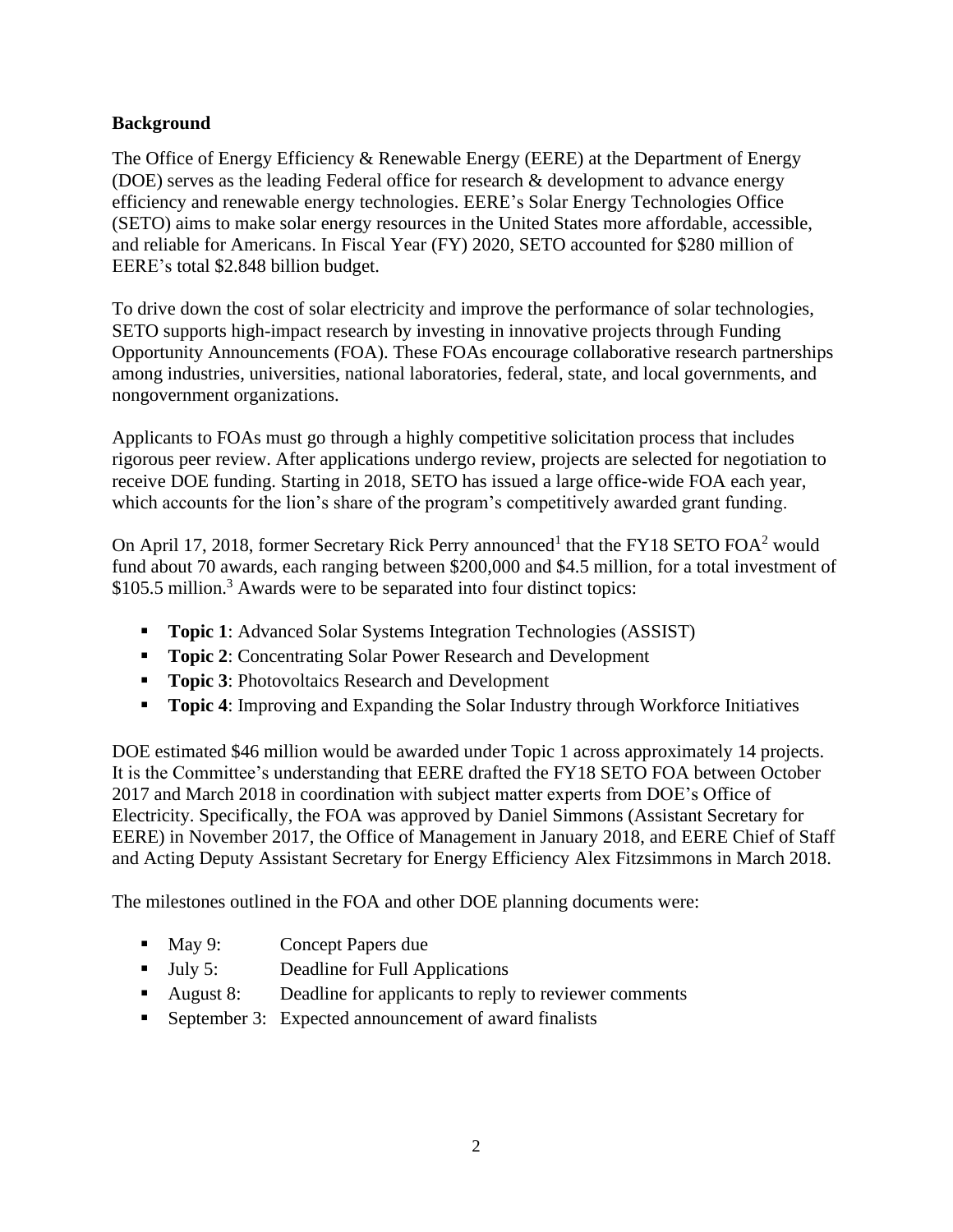### **Cancellation of the Original FOA**

Originally, award finalists for the FY18 SETO FOA were to be announced on September 3, 2018. However, on August 31, despite already having completed a rigorous merit review and selection process for applications to this FOA, EERE cancelled Topic 1 (\$46 million of the ASSIST opportunity) at the direction of then-Acting Assistant Secretary for EERE, Ms. Cathy Tripodi. EERE contacted applicants with an email notice saying that SETO planned to revise and reissue Topic 1 as a separate FOA to be released on September 15. Applicants were told they needed to submit a new application to compete for Topic 1 funding.

#### SETO FOA TOPIC AREA 1 NOTICE

On behalf of the Department of Energy (DOE), Office of Energy Efficiency and Renewable Energy (EERE), we would like to thank you for submitting an application in response to the Solar Energy Technology Office (SETO) FY18 Funding Opportunity Announcement (FOA) DE-FOA-0001840. We are writing to inform you of a change to Topic Area 1 of the FOA, Advanced Solar Systems Integration Technologies.

DOE is committed to improving the affordability of energy technologies and strengthening the Energy Sector's capability to withstand cyber and physical threats, including natural disasters. Improving the strategic location and situational awareness of solar systems can help ensure continuity of service in the face of widespread and coordinated threats. Developing innovative approaches to accelerate the transfer of solar system solutions that will improve Energy Sector resilience is also a priority.

In order to better align the FOA objectives to the mission objectives of DOE, EERE plans to revise Topic Area 1 and issue a new FOA. Because a new FOA is planned, if you would like to apply to the revised Topic Area 1, an application must be submitted under the new FOA in EERE Exchange by the deadline. Please carefully review the revised emphasis and program objectives when the new FOA is issued, and revise your application accordingly.

On behalf of EERE, we would like to express our sincere appreciation for the significant time and effort you and your team invested in preparing this application, and for your interest and participation in the EERE Solar Energy Technologies Office activities. We hope that you will continue to participate in future activities and programs with EERE.

The Notice of Intent to Issue Funding Opportunity Announcement No. DE-FOA-0001987 is provided below for your reference.

On September 10, 2018, Democracy Forward—a nonprofit, government watchdog group submitted a request to DOE under the Freedom of Information Act (FOIA) seeking all correspondence on the cancellation of Topic 1. Democracy Forward then filed a lawsuit on October 25, 2018 to compel DOE's compliance with the FOIA, $4$  noting that as of the filing, DOE had not responded to the FOIA request with any records or any reasons for withholdings. In the filing, Democracy Forward argued that DOE's decision to cancel Topic 1 was arbitrary and that the public deserved to know why DOE elected to waste the time and money of prospective grantees and taxpayers. <sup>5</sup> Democracy Forward spent several months in court to eventually obtain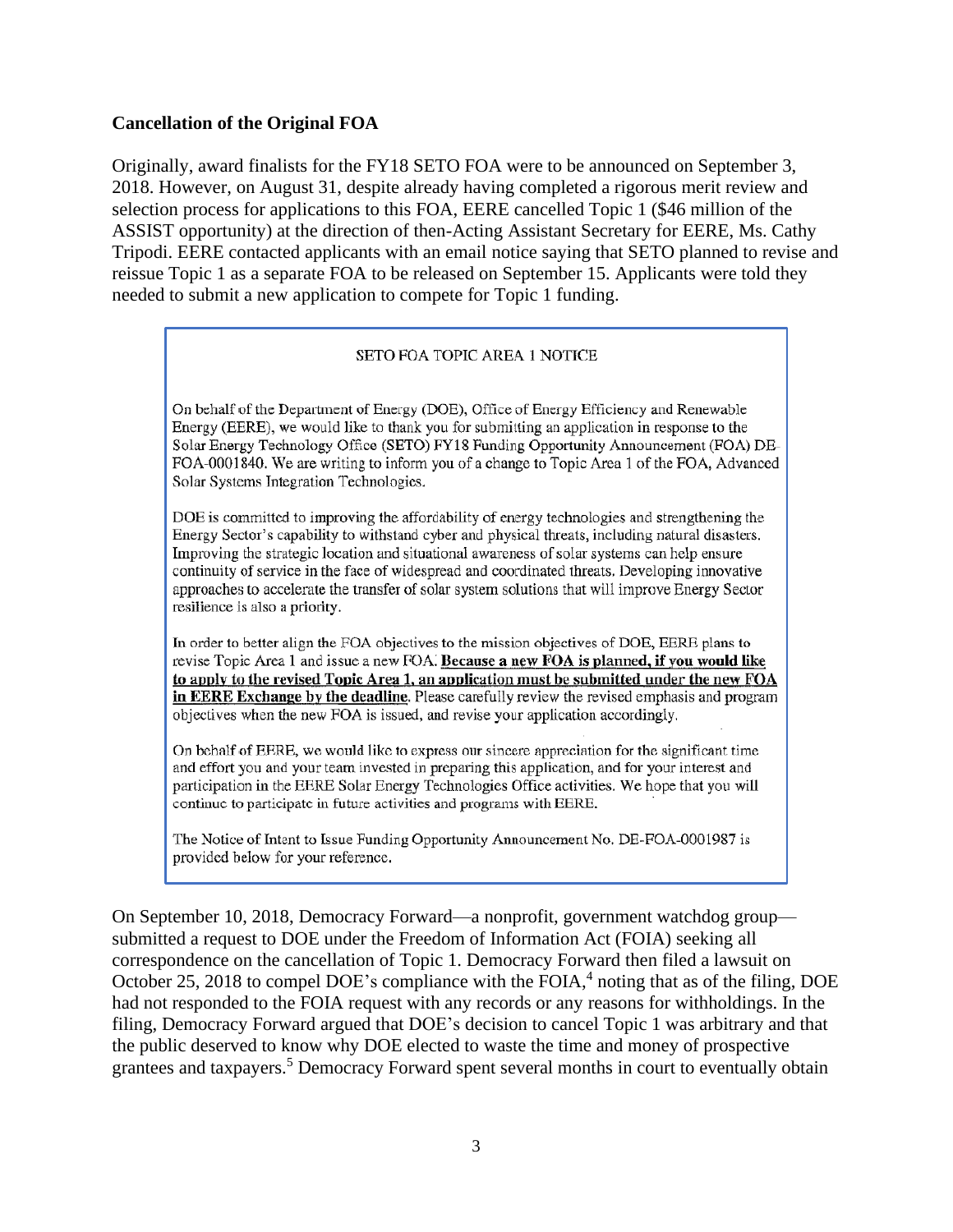more than 3,000 pages of related documents and emails, and it released hundreds of emails to the media in August 2019. Excerpts from those document productions are included below.<sup>6</sup>

EERE officially released<sup>7</sup> the revised ASSIST FOA<sup>8</sup> on October 15, 2018 and selected 10 award finalists on March 25, 2019 to receive \$36 million in funding.<sup>9</sup>

### **Committee Concern: Fabricated Justification and Departure from Usual Process**

EERE told Committee Staff in September 2019 that it cancelled Topic 1 because it lacked adequate focus on grid resilience and cybersecurity. Committee Staff asked DOE for additional information about how this determination was made but did not receive further clarification. DOE has indicated that coordination with the Office of Electricity was needed in order to ensure that the revised FOA would incorporate grid-related concerns to an adequate measure. Committee Staff were perplexed by this explanation, as agency documents clearly indicate that SETO coordinated "closely" with the Office of Electricity in the process of drafting the original FOA between October 2017 and March 2018.

In fact, agency documents indicate that the initial impetus for the recompete was that Ms. Tripodi and Katie Jereza, former Deputy Assistant Secretary of DOE's Office of Electricity, simply did not understand the Topic 1 language and called for its cancellation as a result. On July 30, 2019, Ms. Tripodi emailed staff in DOE's Office of Electricity to initiate a rewrite of Topic 1 as follows:

| From:                                     | Tripodi, Cathy                                                                                                                                                                                                                                                                                                                                                                                                                                             |
|-------------------------------------------|------------------------------------------------------------------------------------------------------------------------------------------------------------------------------------------------------------------------------------------------------------------------------------------------------------------------------------------------------------------------------------------------------------------------------------------------------------|
| Sent:                                     | Monday, July 30, 2018 1:44 PM                                                                                                                                                                                                                                                                                                                                                                                                                              |
| To:                                       | Walker, Bruce;Lotto, Adrienne;Jereza, Catherine                                                                                                                                                                                                                                                                                                                                                                                                            |
| Subject:                                  | Update: Solar Transmission Grid FOA                                                                                                                                                                                                                                                                                                                                                                                                                        |
| Attachments:                              | Solar Grid RFP.docx                                                                                                                                                                                                                                                                                                                                                                                                                                        |
| Hi Bruce, Adrian and Katie:<br>Thank you, | The solar office has offered to rewrite Topic 1 in their Solar FOA. While it is on the street, we can just do an amendment<br>to change it. Katie and I had reviewed it with the solar Team and we did not understand it and so I was hoping that you<br>all could rewrite it to achieve the grid integration consistent with OEs mission. Please see (b) (5)<br>and give me your suggested language as soon as you can. It is approximately \$50 million. |
| Cathy T.                                  |                                                                                                                                                                                                                                                                                                                                                                                                                                                            |

Despite Ms. Tripodi's representations that the solar office had offered to rewrite Topic 1 as of July 30, it is apparent that EERE career staff were largely cut out of the decision to do so. Ms. Tripodi did not deliver the final word that she would require a rewrite to SETO, including its director, until at least August 28 – a full four weeks after setting the process in motion with the Golden Field Office.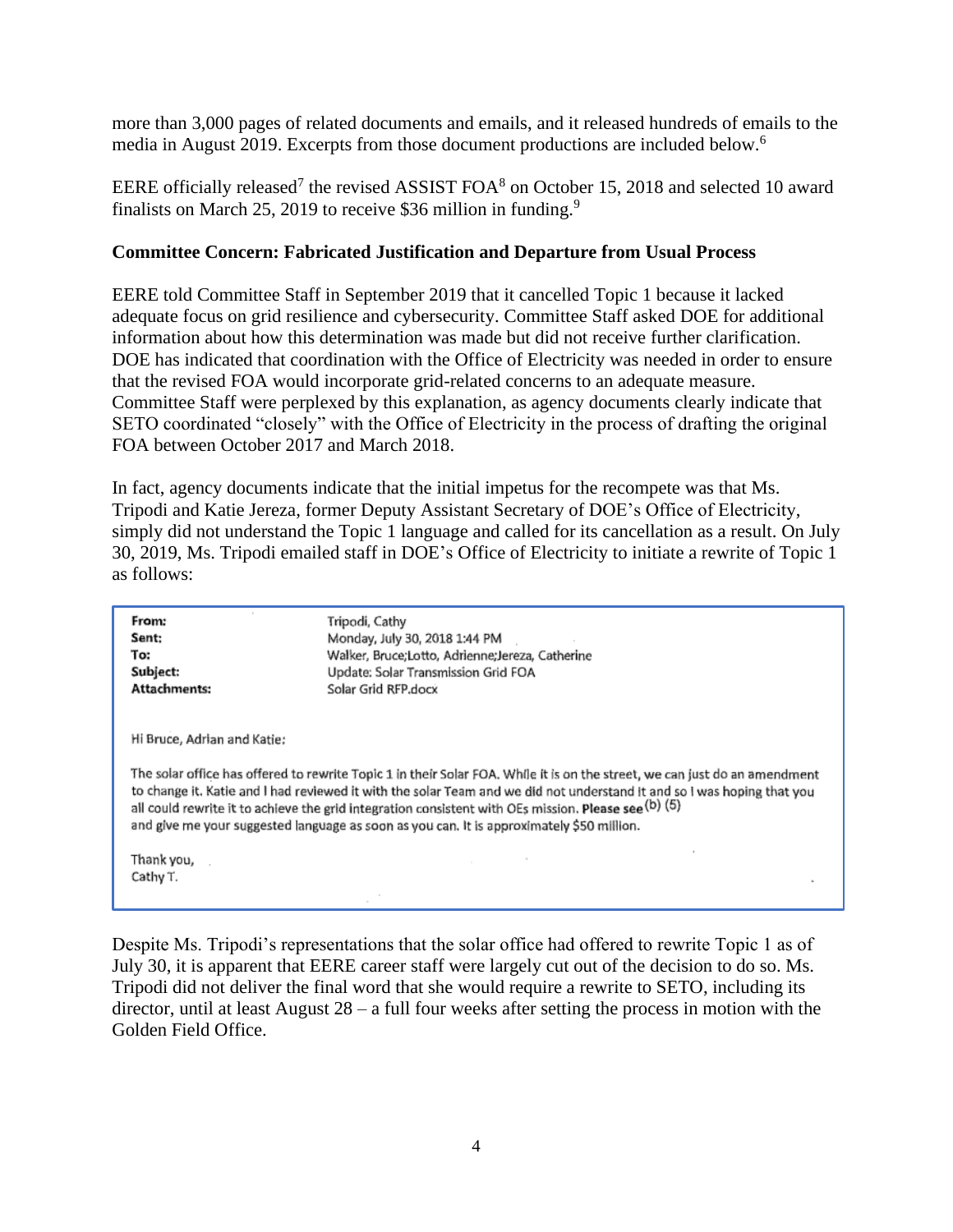From: Tripodi, Cathy Sent: Tuesday, August 28, 2018 7:36 AM To: Passarelli, Derek < Subject: RE: MIsc1.docx

Hi Derek: I got caught up in another project and will get back to you around or before noon today. And I would like to be the ones to socialize it first with SE10 so please give me until noon but let's plan on going with the schedule you proposed with a slight pause until noon. Thanks, Cathy 1.

From: Passarelli, Derek Sent: Monday, August 27, 2018 7:01 PM To: Tripodi, Cathy < Subject: RE: Misc1.docx

1 do. (b) (5)

Do you want us to proceed with preparing the FOA? We would heed to reach out to SETO to work. with them to prepare the FOA Requirements Document and the FOA.

Also, it you would like us to quickly pregive a Notice of Intent, we will need to reach out to SETO to begin that process.

Similarly, the process for re-issuing the FOA itself circumvented career staff with decades of experience.

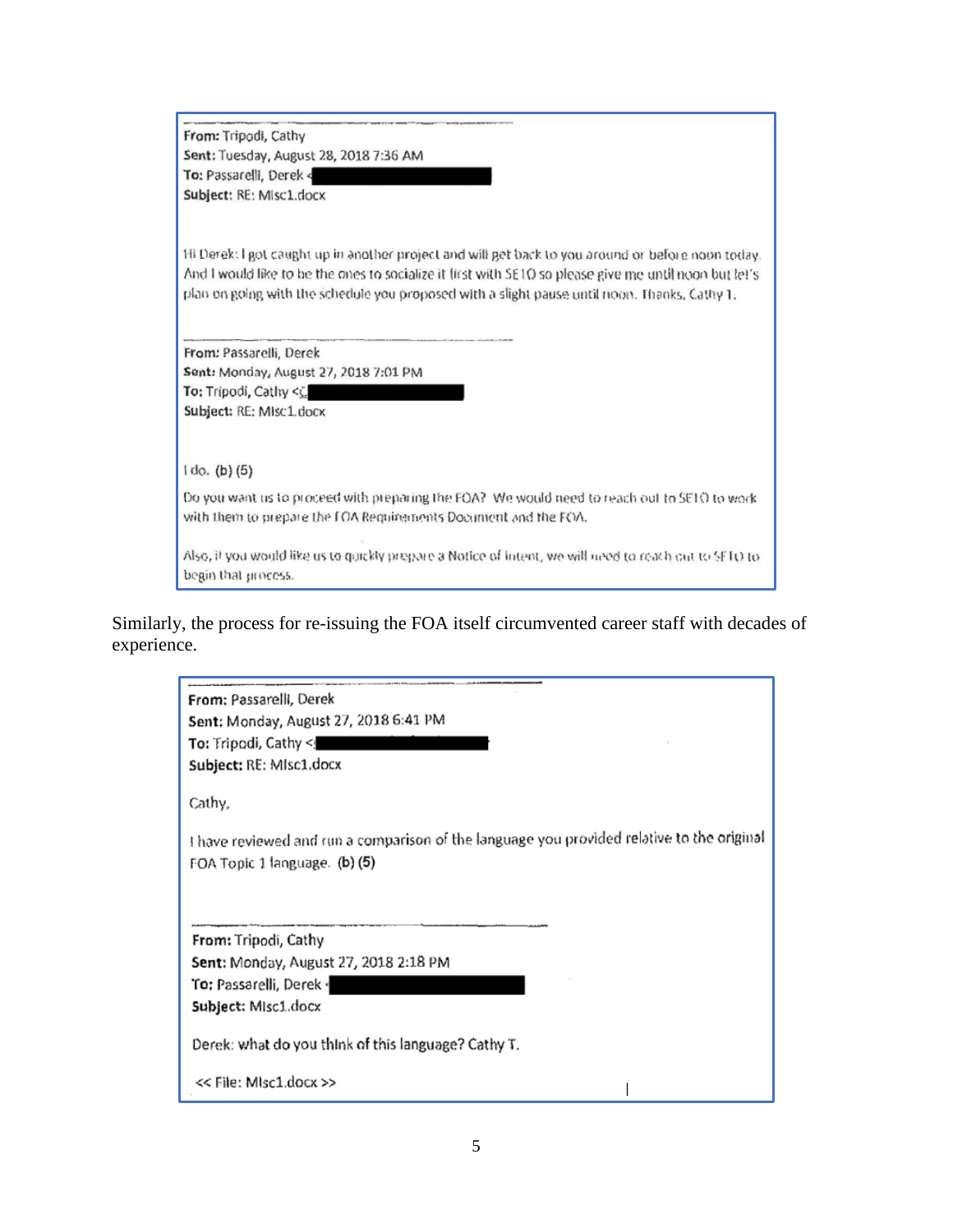In a September 6, 2018 email, DOE Golden Field Office staff reached out to the director of Systems Integration for SETO to ask for information about the new version of the FOA.<sup>10</sup> Despite his role as the technical lead for DOE on the specific topic of integrating solar power to the grid, the director replied, "I have not been involved, so far, with the decision on topic 1 reissuance."<sup>11</sup> The Deputy Assistant Secretary for Renewable Power for EERE noted that he only learned that Topic 1 would officially be cancelled the night before the decision was made public, and only learned that the applicants to Topic 1 had received cancellation notices the week after it happened.<sup>12</sup> The DOE Chief Financial Officer seemed similarly cut out of the process. Internal emails from September 1, 2018 – the day after Topic 1 was cancelled – show that the CFO was completely unaware of the cancellation when he was contacted by Congressional Appropriations staffers who had concerns.<sup>13</sup> Another staffer in the CFO's office explained that she had been only notified "late" the night before the notification email went out to all FOA applicants.<sup>14</sup>

Furthermore, despite the added references to grid resilience and cybersecurity, experts in solar energy technology development, including the Director of SETO when this FOA was cancelled and subsequently replaced, Dr. Charles Gay, have informed Committee Staff that the final ASSIST FOA is substantially similar to the original Topic 1. Committee Staff question the value to the taxpayer in re-issuing Topic 1, considering the additional federal funds spent and delay in issuing awards. One applicant that spoke with the Committee wondered why DOE could not have moved forward with the original FOA and introduced the new language on resilience and security into the FY19 FOA, since SETO issues its office wide FOA every year. Most applicants noted to Committee Staff that this was the first time DOE had canceled a FOA so late in the process. However, several applicants felt disempowered, saying that since DOE funds most R&D in this area, they had no other choice but to accept the situation and move on.

## **Committee Concern: Wasted Federal Funds**

Agency documents obtained by Democracy Forward show that the entire process of cancelling the original FOA at such a late stage and re-issuing the competition cost approximately \$1 million in taxpayer funds.<sup>15</sup>

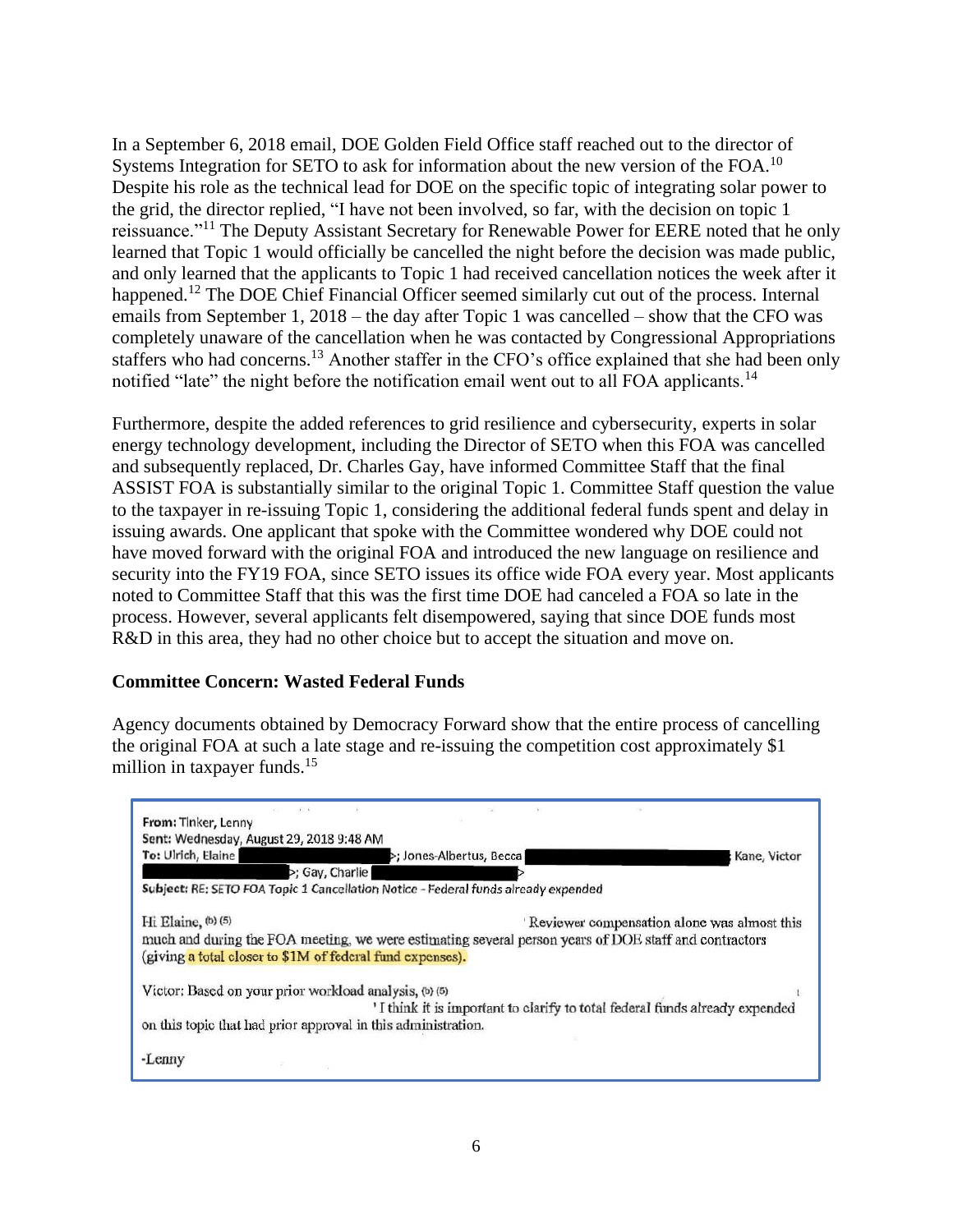DOE disputes this estimate, saying it spent closer to \$80,000 on the full review process. However, this estimate only includes payment for the external, nonfederal peer reviewers and does not include staff time and resources as well as reviewer recruitment and workshops.<sup>16</sup> Further, neither estimate captures the invaluable time and resources spent by applicants who submitted lengthy proposals packed with technical information.

### **Committee Concern: Impact on Applicants**

Typically, once a FOA has been announced, applicants first submit a letter of intent and a concept paper outlining the proposed research project. EERE reviews and provides preliminary feedback on these concept papers and either encourages or discourages applicants to submit full applications.

Applicant teams usually spend 3 to 4 weeks developing a 2 to 5-page concept paper that addresses the technical requirements and priorities detailed in the FOA. The size of these teams varies, depending on factors such as whether a university has partnered with a private company or national lab. Committee Staff spoke with several applicants that estimated their teams ranged from 4 to 8 members, with each person spending 3 to 5 hours per week to develop one concept paper. Occasionally, EERE asks clarification questions after receiving concept papers and applicants have 2 to 3 days to respond. Agency documents indicate that 367 concept papers from 275 unique applicants were received under Topic 1.

If an applicant receives an encouragement letter from EERE, developing a full proposal is a much heavier lift, as it contains both the technical and financial aspects of the project. One applicant estimated it takes about three times as much work to develop a full application in comparison with the concept paper. Additional experts may be added to a team to absorb the increased workload. Several applicants confirmed that it is very time consuming to form a team and prepare a competitive proposal. Agency documents show that 92 unique applicants submitted full applications under Topic 1.

Committee Staff spoke with several applicants who received the notice of cancellation on August 31, 2018 who were frustrated and upset by what they saw as a confusing decision that DOE never adequately explained to them. As outlined above, applicants had anticipated that they would be notified of their status as finalists just a few days later, around September 3. One applicant felt that the email they received on August 31 was not clear that DOE was canceling the FOA and replacing it with a new one. Another applicant said they never heard from DOE that the FOA had been cancelled, and only found out about it through colleagues in the field several months later. Several applicants were perplexed by the cancellation after they had invested so much time in developing applications. One applicant told Committee Staff that it felt like a waste of everyone's time writing and submitting the proposal only to be told so late that the program would not move forward in its current state.

Committee Staff are concerned that this episode threatens DOE's ability to attract the most meritorious research partners for future opportunities. The cancellation of this FOA so far into the award process may have resulted in tens of thousands of wasted workhours by the solar power researchers that this program is supposed to support. If potential grantees do not think that DOE is a reliable partner or doubt that the competitive process is fair, they are less likely to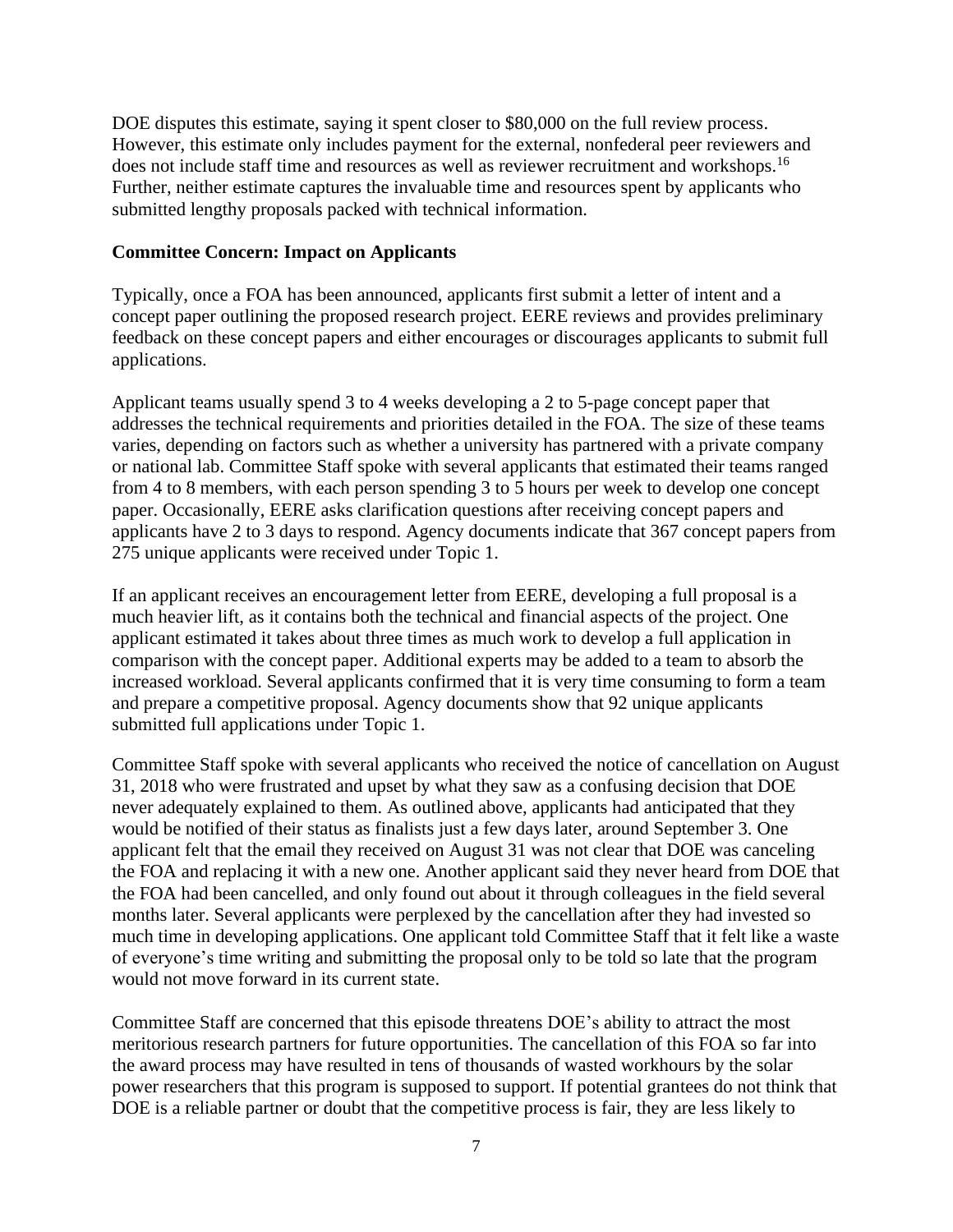engage with DOE in the future.<sup>17</sup> Former senior DOE officials told Committee Staff that EERE is always working in competition with foreign governments, who are in aggressive pursuit of R&D partnerships with American companies and university researchers who could deliver them an edge in energy innovation.

### **Committee Concern: External Merit Review**

The purpose of merit review in DOE competitive grant-making is to provide an independent assessment of the technical merit of an eligible and responsive application for financial assistance. In a typical process, merit reviewers will meet in person near the end of the competitive phase to discuss the final scores, strengths, and weaknesses of each application and evaluate applications against the formal Merit Review Criteria defined in the FOA. The merit reviewers will make their recommendations for which proposals should receive grant awards to EERE officials, who then make final selections.

Agency documents suggest that DOE engaged 30 expert panelists to conduct the merit review of the original FY18 SETO FOA. The in-person peer review process for the 2018 SETO FOA took place in mid-August 2018. Agency documents suggest that unfortunately, the decision to rescind Topic 1 had already been made and set in motion by DOE political officials well before this time. But external reviewers that spoke with Committee Staff did not recall any discussion with DOE at the peer review sessions that indicated Topic 1 would be eliminated or handled differently than usual. The reviewers' time in reviewing Topic 1 submissions was wasted, and it is highly likely that the officials who were directing the re-issuance of the FOA would have been aware of that before the fact.

Committee Staff are concerned that this decision to cancel a FOA so late in the process threatens the trust of DOE's expert reviewers. While it is appropriate for DOE to make changes to funding opportunities in some cases where new and unexpected external circumstances require such changes – a condition that has not been met in this particular case – such a significant shift should always be made in a manner that minimizes the potential to waste expert reviewers' time.

Several former senior staff for DOE emphasized to Committee Staff how challenging it can be to build and maintain an experienced cohort of external reviewers who are willing to answer the call when DOE reaches out for their assistance. As outlined in the Departmental Merit Review Guide, external review panelists are to be senior technology experts in their specified fields. DOE seeks to prioritize reviewers with advanced degrees, memberships in key societies such as the National Academies of Science, and a record of publications and patents related to the technology being evaluated.<sup>18</sup> These kinds of candidates tend to have many demands on their time, and many potential candidates are ineligible to participate as a reviewer because they may be part of a team of applicants themselves.

Committee Staff are also concerned that the external reviewers for the original FOA were not reimbursed for their services in a timely fashion. In general, external reviewers are reimbursed for their accommodations and travel to in-person reviews in addition to a modest honorarium for their contributions. Agency documentation shows peer reviewers for the original 2018 SETO FOA were frustrated that they did not receive reimbursement or honoraria as expected for several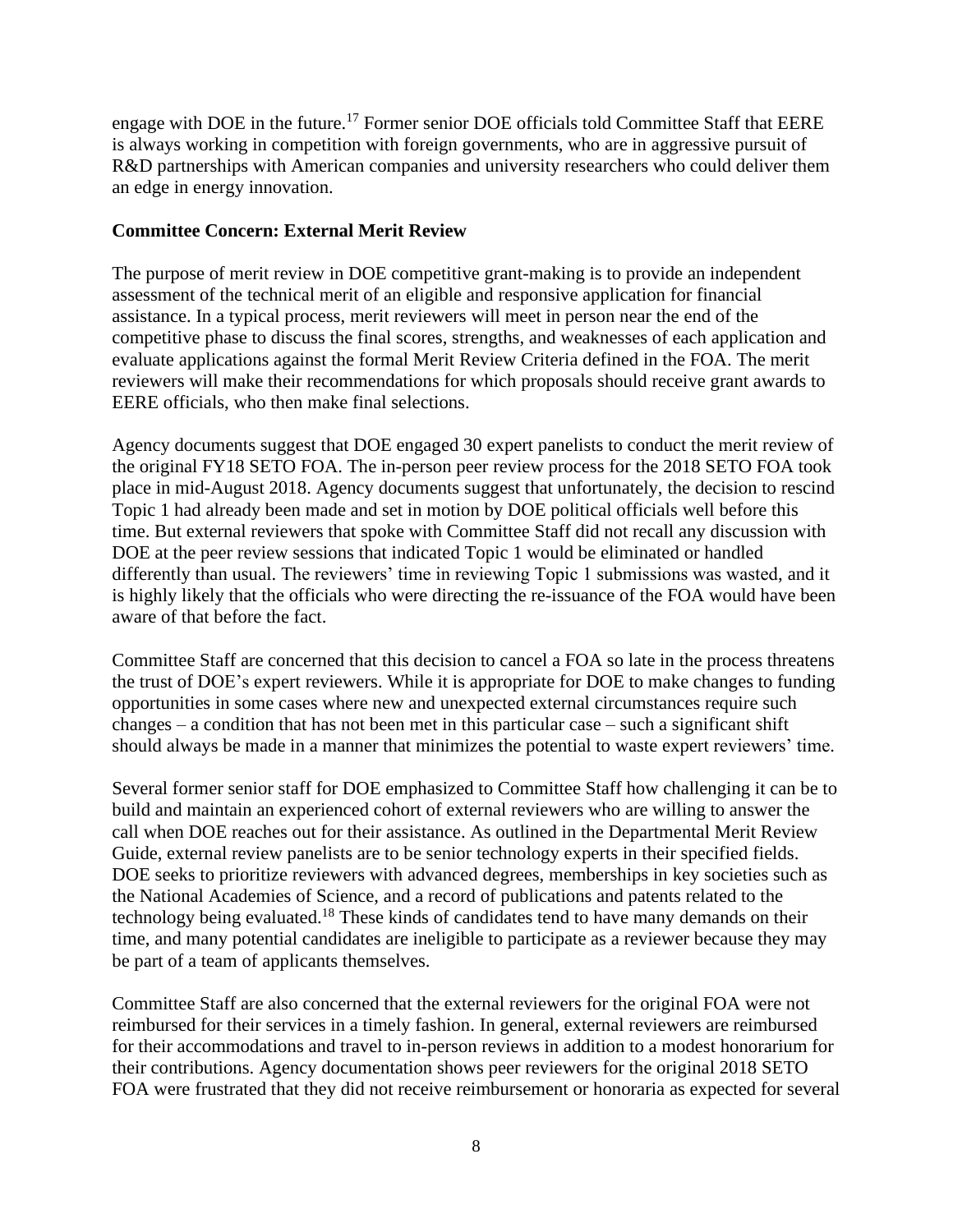weeks after paying out of their own pockets to travel to Washington D.C. for the in-person reviews.

| From: Fricker, Kyle                                                                                                                                                                                                                                                                                                                                                                                                                                                                                                                                                  |
|----------------------------------------------------------------------------------------------------------------------------------------------------------------------------------------------------------------------------------------------------------------------------------------------------------------------------------------------------------------------------------------------------------------------------------------------------------------------------------------------------------------------------------------------------------------------|
| Sent: Thursday, August 30, 2018 9:12 AM                                                                                                                                                                                                                                                                                                                                                                                                                                                                                                                              |
| To: DL-EERE-4S PMsolar <                                                                                                                                                                                                                                                                                                                                                                                                                                                                                                                                             |
| Subject: SETO FOA - Honorarium Delays                                                                                                                                                                                                                                                                                                                                                                                                                                                                                                                                |
|                                                                                                                                                                                                                                                                                                                                                                                                                                                                                                                                                                      |
| Hi all-                                                                                                                                                                                                                                                                                                                                                                                                                                                                                                                                                              |
| I want to bring to everyone's attention the issue of honorarium delays for our reviewers. We have 120+ reviewers for<br>the FOA, and it is my understanding that most or all have not received payment. Most of them had to pay hundreds to a<br>thousand dollars or more to travel to our merit review meetings 2-3 weeks ago (and likely expended the money on<br>flights/hotels well over a month ago). Some of them work for nonprofits or governmental organizations and do not have<br>the resources to be in the holding pattern they now find themselves in. |
| I just want to make sure we are doing everything we can to get them paid as fast as possible. I have multiple upset<br>reviewers for my panels and I am sure the other FOA leads have the same. I wouldn't want this experience to sour the<br>reviewers experience and make them less likely to accept the invitation in the future.                                                                                                                                                                                                                                |
| Thanks for your attention to this,                                                                                                                                                                                                                                                                                                                                                                                                                                                                                                                                   |
| Kyle                                                                                                                                                                                                                                                                                                                                                                                                                                                                                                                                                                 |
| Kyle J Fricker, PhD<br>Solar Energy Technologies Office                                                                                                                                                                                                                                                                                                                                                                                                                                                                                                              |

These delays were ultimately resolved, but it is unfortunate that DOE apparently fumbled this important administrative matter on the same occasion of the cancelled FOA. A healthy merit review process for the highly technical topics that EERE funds is only possible if DOE can cultivate and maintain good working relationships with the most qualified external partners. These types of missteps threaten DOE's ability to steward the agency's many critical responsibilities.

#### **Conclusion**

EERE SETO and its predecessor programs at DOE have played a major role in advancing solar energy technologies from their earliest iterations in the late 1970s. They have helped deliver a competitive innovation edge to the United States that requires steady vigilance to maintain amidst robust international competition. To continue this commendable legacy of success, it is vital that DOE's innovation mission remain independent of political interference and respectful of the time and money that prospective agency partners and stakeholders invest in order to work with EERE.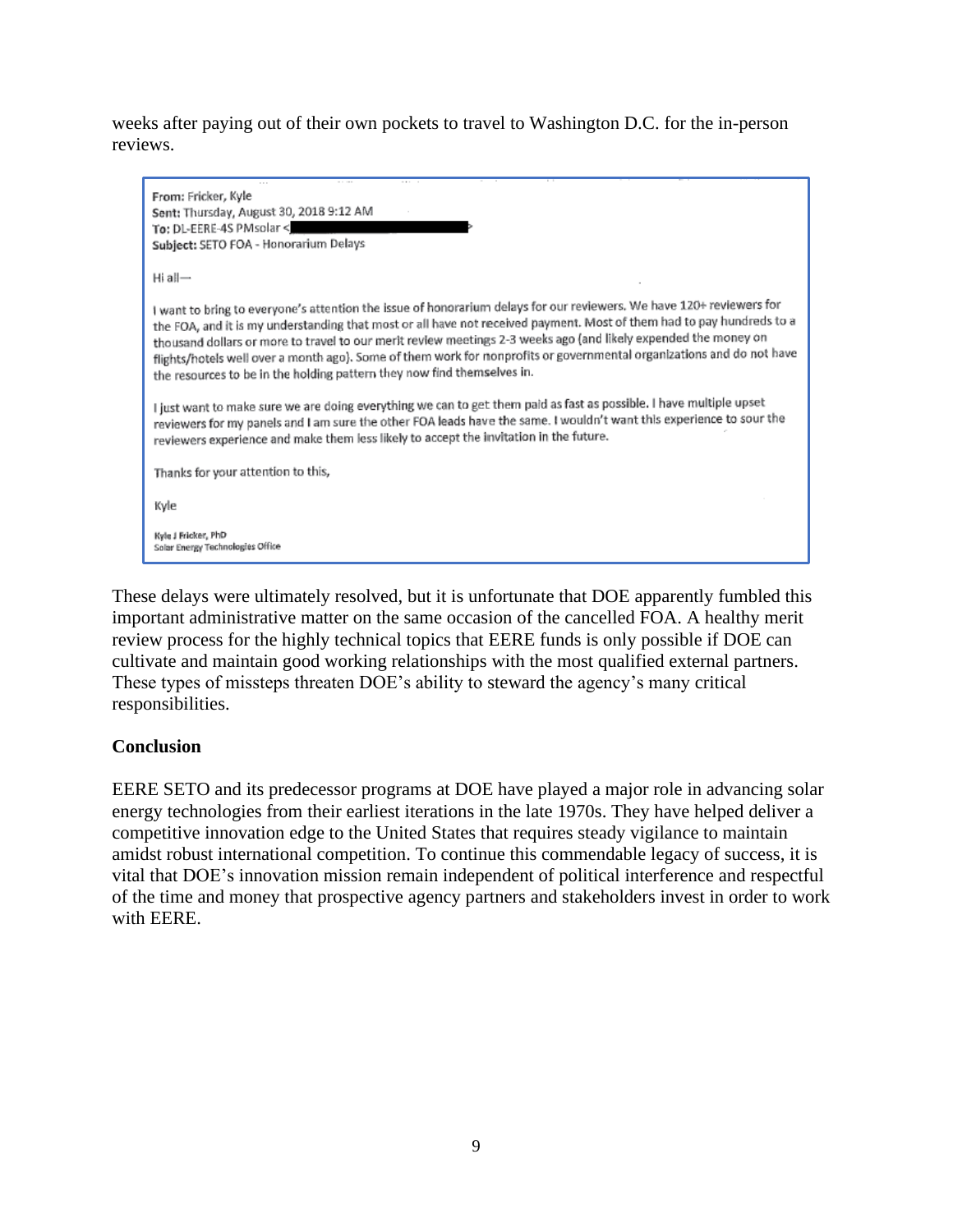### **Timeline of Events**

**April 17, 2018:** DOE issues the FY18 SETO FOA (DE-FOA-0001840)

**May 9, 2018:** Deadline for the FY2018 SETO FOA Concept Papers

**July 5, 2018:** Deadline for the FY2018 SETO FOA Full Applications

**July 30, 2018:** Then-Acting Assistant Secretary for EERE, Cathy Tripodi, emails officials in DOE's Office of Electricity expressing her intent to rewrite Topic 1 of the FY2018 SETO FOA

**Mid-August:** In-person external merit review of the FY2018 SETO FOA applications occurs

**August 31, 2018 2:37 pm:** Staff from DOE's Office of the Chief Financial Officer email House Appropriations Staff to advise them that DOE would soon be sending out a notice of cancellation for Topic 1 and introducing a new FOA to be announced at a later date

**August 31, 2018 3:00 pm:** EERE posts a Notice of Intent for the new ASSIST FOA (DE-FOA-0001987) to replace Topic 1 of the FY2018 SETO FOA

**September 3, 2018:** Per the schedule outlined in the FY2018 SETO FOA, DOE had anticipated announcing award finalists by this date

**September 10, 2018:** Democracy Forward submits a Freedom of Information Act request to DOE for documents related to the FY2018 SETO FOA

**October 15, 2018:** DOE issues the ASSIST FOA (DE-FOA-0001987) with similar topic areas to the original Topic 1 but with two subtopics instead of four

**October 25, 2018:** Democracy Forward files a lawsuit in District Court for the District of Columbia to compel DOE compliance with its request for documents under FOIA

**March 25, 2019:** DOE announces 10 awardees for the re-written ASSIST FOA